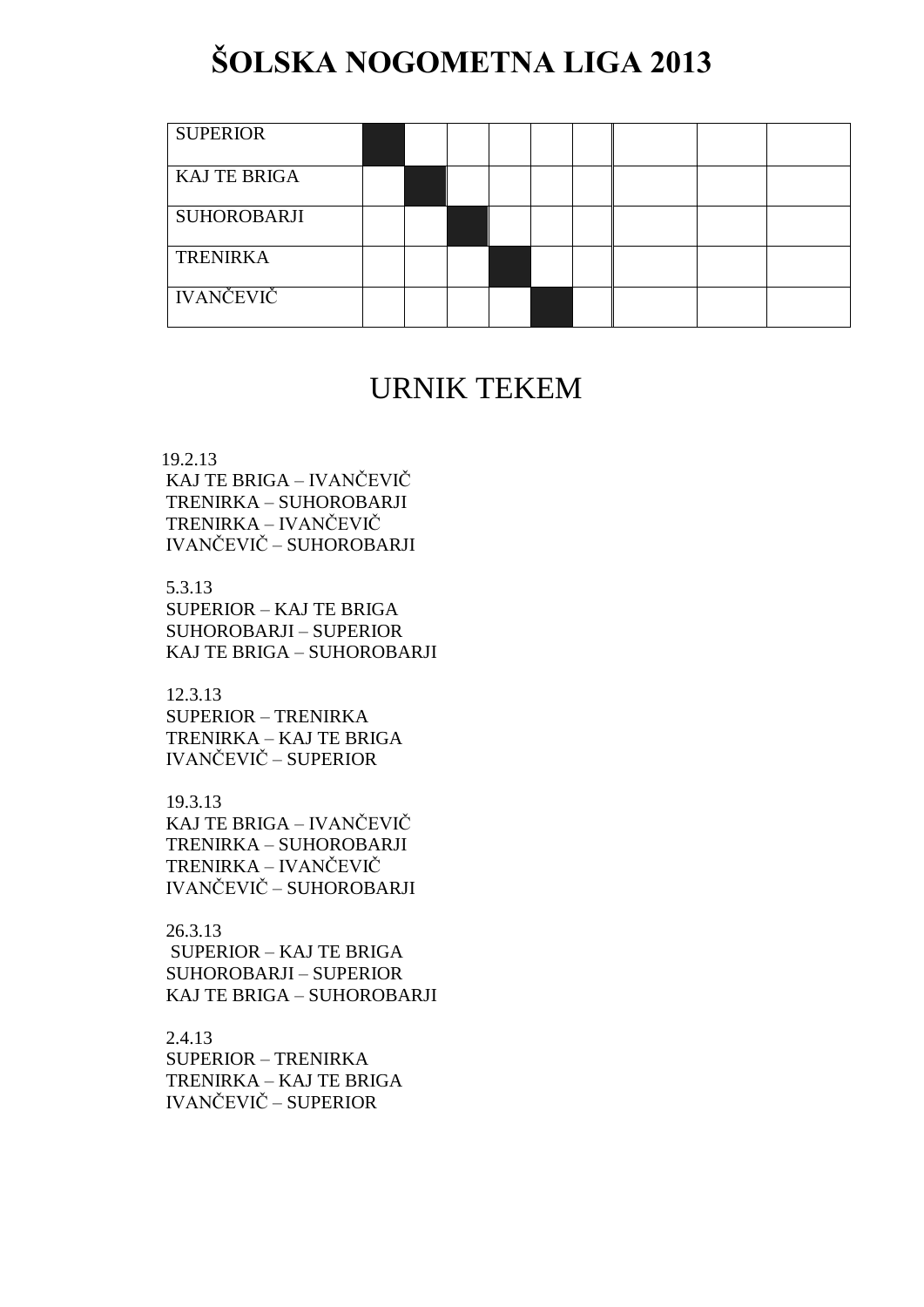| EKIPA TRENIRKA                   |               |      |  |  |
|----------------------------------|---------------|------|--|--|
| <b>GAL HOČEVAR</b>               | 2.B GIMNAZIJA | 1996 |  |  |
| PRIMOŽ ZORE                      | 1.B GIMNAZIJA | 1997 |  |  |
| <b>GREGOR RAILIČ</b>             | 1.B GIMNAZIJA | 1997 |  |  |
| KLEMENPRATLJAČIČ   1.A GIMNAZIJA |               | 1997 |  |  |
| DAVID JUŽNIČ                     | 2.A GIMNAZIJA | 1996 |  |  |
| <b>TILEN ŠEBALJ</b>              | 2.B GIMNAZIJA | 1996 |  |  |
| <b>MIHA MUREN</b>                | 1.B GIMNAZIJA | 1997 |  |  |

| <b>IVANČEVIČ</b>           |      |         |  |  |
|----------------------------|------|---------|--|--|
| <b>ALJOŠA</b><br>ZBAŠNIK   | 1995 | 3.a PRO |  |  |
| <b>DRAGAN</b><br>MIJATOVIČ | 1995 | 3.a PRO |  |  |
| <b>ROK ŠILC</b>            | 1995 | 2.a PRO |  |  |
| ERIK POTOČNIK              | 1994 | 1.a MIZ |  |  |
| <b>ELVADIN</b><br>HRNČIČ   | 1997 | 1.a MIZ |  |  |
| <b>ALEN BRKIC</b>          | 1994 | 4.C     |  |  |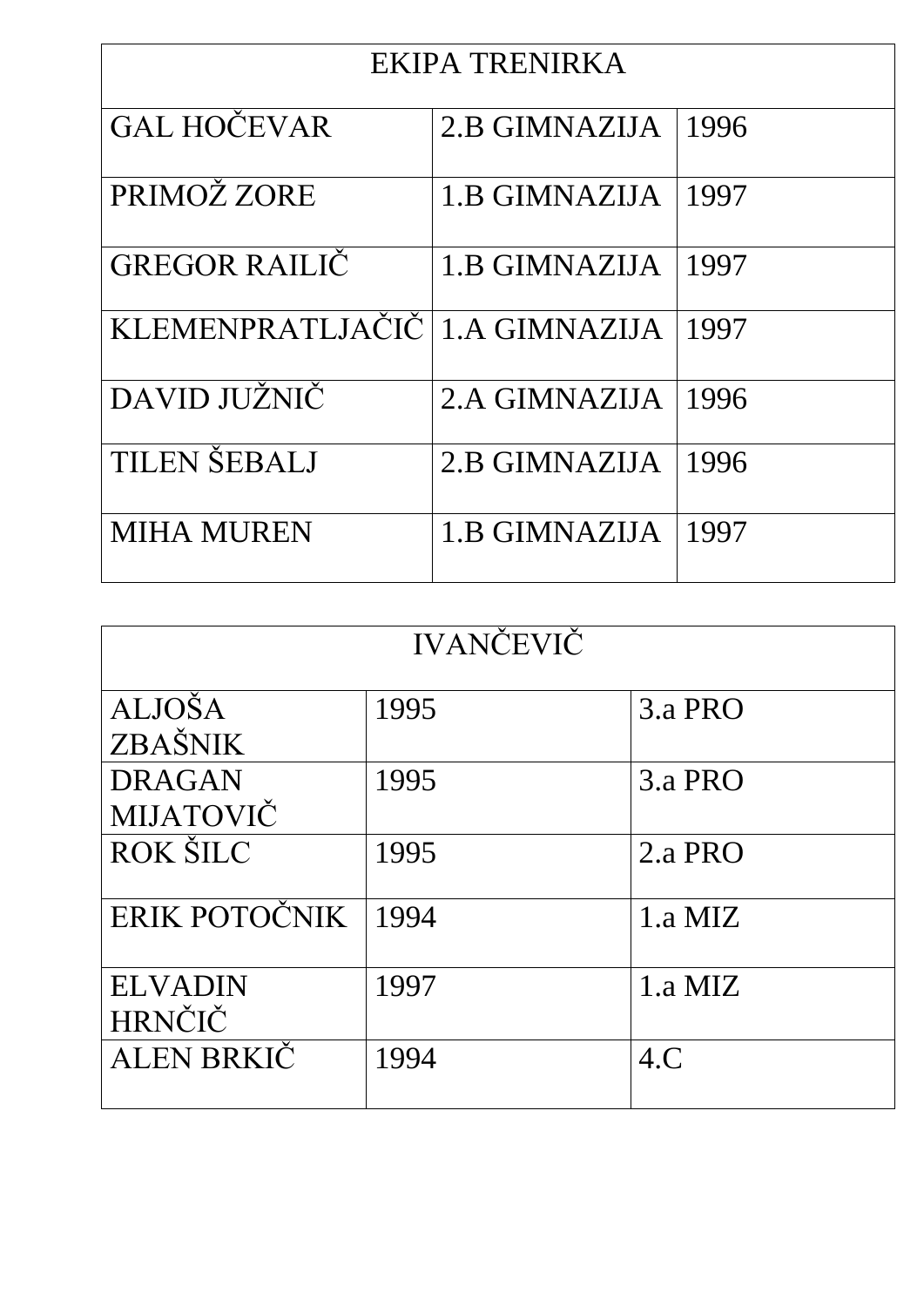| <b>SUPERIOR</b>     |                  |      |  |
|---------------------|------------------|------|--|
| ELMAS GRPŠIČ        | <b>GIMNAZIJA</b> | 1995 |  |
|                     |                  |      |  |
| <b>TONI</b>         | <b>GIMNAZIJA</b> | 1995 |  |
| PRATLJAČIČ          |                  |      |  |
| <b>DEJAN</b>        | <b>GIMNAZIJA</b> | 1995 |  |
| TODOROVIČ           |                  |      |  |
| <b>ROK FINK</b>     | <b>GIMNAZIJA</b> | 1994 |  |
| <b>JERNEJ ŠEMEC</b> | <b>EKONOMSKA</b> | 1995 |  |
|                     |                  |      |  |
| <b>DAMNJAN</b>      | <b>GIMNAZIJA</b> | 1994 |  |
| <b>PANIČ</b>        |                  |      |  |
| <b>PETER</b>        | <b>GIMNAZIJA</b> | 1994 |  |
| <b>OBERSTAR</b>     |                  |      |  |
| MARTIN KUZMA        | <b>EKONOMSKA</b> | 1994 |  |
|                     |                  |      |  |
| ALEKSANDER          | <b>EKONOMSKA</b> | 1994 |  |
| <b>POPOVIČ</b>      |                  |      |  |